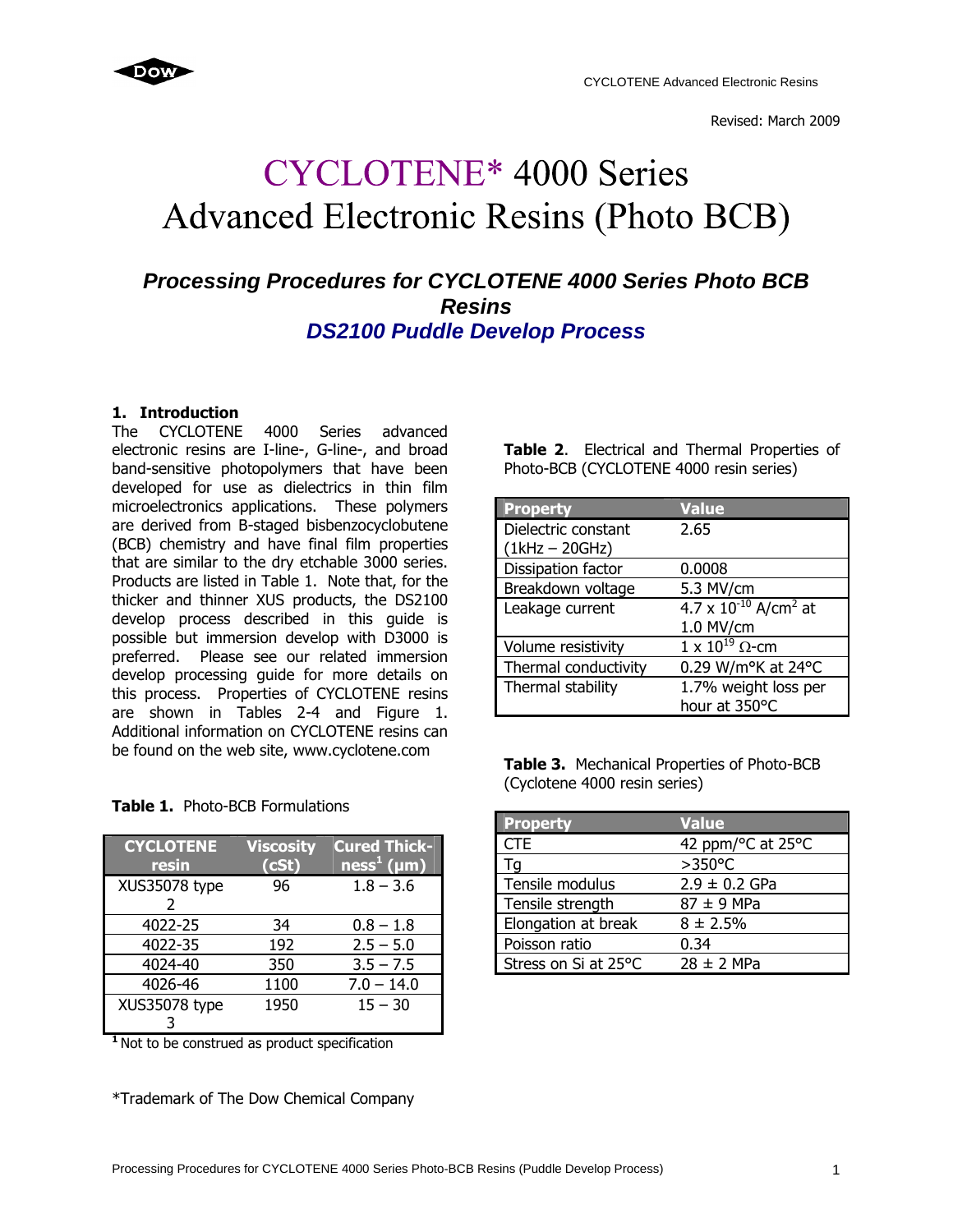

#### **1.1 Material Arrival and Storage**

Photosensitive CYCLOTENE advanced electronic resins are shipped frozen in dry ice. If your shipment arrives with no dry ice and is warm, please contact your local Dow representative.

| <b>CYCLOTENE</b> | <b>Film thickness</b><br><b>Relative Humidity (%)</b> |       |       |      |
|------------------|-------------------------------------------------------|-------|-------|------|
| resin            | $\text{Im}$                                           | 30    | 54    | 84   |
| 4024-40          |                                                       | 0.061 | 0.075 | 0.14 |
| 4026-46          |                                                       | 0.058 | n 077 | ገ.14 |
| 4026-46          |                                                       | 0.050 | - NRC | ı 14 |

Table 4. Equilibrium wt % Water in Photo-BCB at Various RH at 23°C

**Table 5.** Recommended Storage Temperatures and Times

| Storage Need | <b>Temperature</b>         | <b>Shelf Life</b>                        |
|--------------|----------------------------|------------------------------------------|
| Long term    | Freezer $(-15^{\circ}C)$   | 12-18 months from date of<br>manufacture |
| Medium term  | Refrigerator (4°C)         | 1-2 months                               |
| Short term   | Clean room $(20^{\circ}C)$ | $5-10$ days                              |

**Figure 1.** Weight loss from a 10um film of CYCLOTENE 4026-46 resin by isothermal TGA under nitrogen at 350°C



Precipitation of a photo additive can sometimes occur with CYCLOTENE 4022-35, and occasionally with CYCLOTENE 4024-40. The additive readily re-dissolves upon warming to room temperature. Should this occur, some gentle mixing of the contents is desirable to ensure a homogeneous solution. See our application note on bottle rolling procedures for more information. An alternative is to remove the product from the dry ice and store it at -

30°C to -40°C, as we have found that it is the transition from -78°C to -15°C that tends to initiate crystallization. Allowing the material to warm to room temperature before placing in the freezer also helps avoid precipitation.

#### **1.2 Storage**

As photosensitive CYCLOTENE resin ages, the spun-on thickness, and the develop end point, will gradually increase. The lifetime is based on the criterion of less than 5% change in thickness. Resins should be allowed to equilibrate to room temperature before use. Recommended storage conditions and times are shown in Table 5.

#### **2. PROCESSING**

Several process options are available, and are shown in Figure 2. Process A uses a hot plate soft bake and includes a develop end point monitor with each lot. Process B uses a hot plate soft bake and a pre-develop bake to stabilize the develop end point. (See below for further description of these process options.) An oven soft bake is also possible. The process that you choose is dependent on tool capabilities and manufacturability requirements.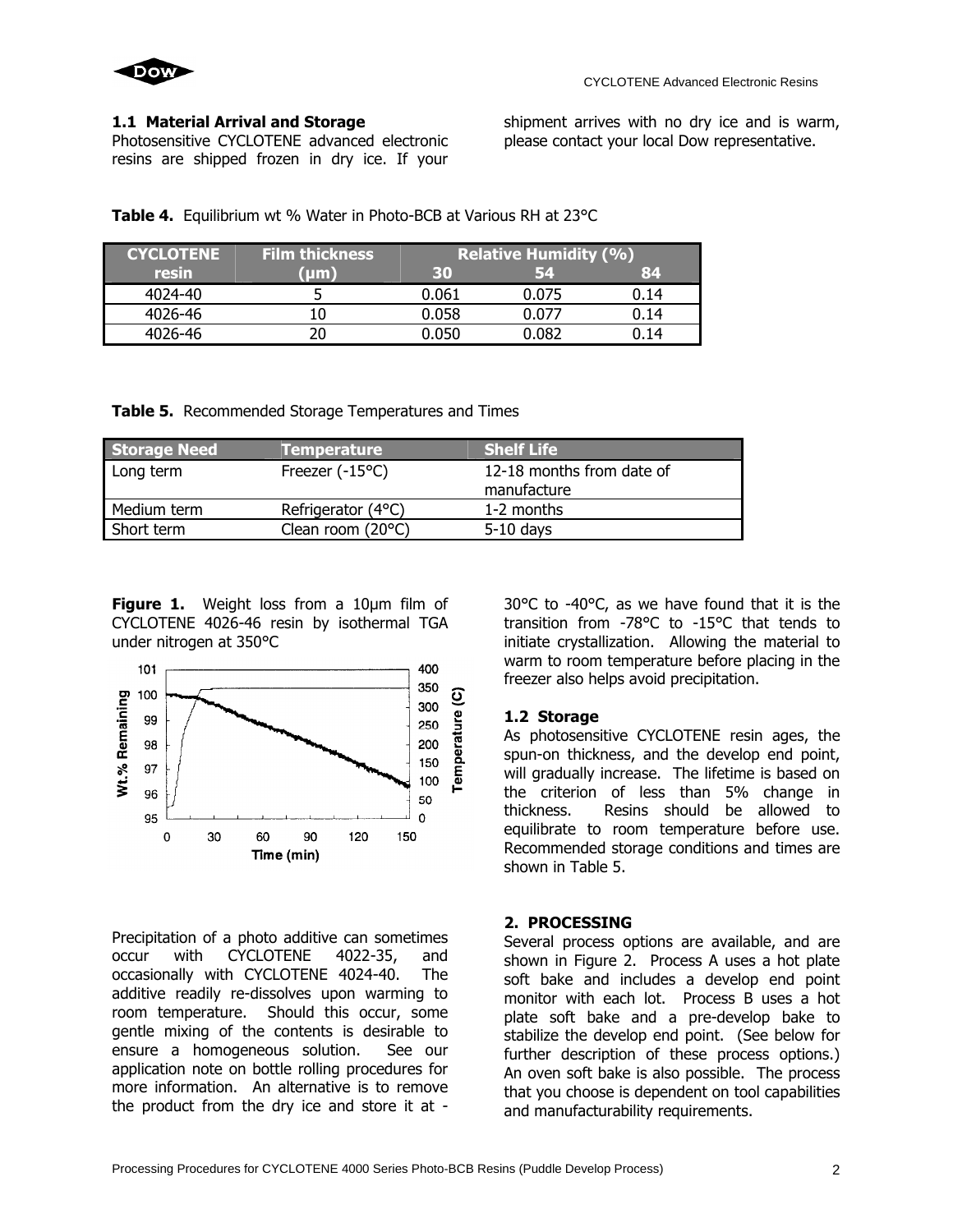

# **Step 1. Surface Preparation**

Substrates to be coated with CYCLOTENE resin should be free of all organic impurities and other contaminations prior to coating. A clean surface is important to ensure good adhesion. An example of a cleaning procedure is an oxygen plasma clean, followed by dump rinse and spinrinse dry.

# **Step 2. Adhesion Promoter**

Adhesion promoter is recommended whenever the resin is to be adhered to any exposed metal or inorganic (silicon oxide, silicon nitride, alumina) surfaces. For example, we recommend

**Figure 2.** Process Flows for CYCLOTENE 4000 Series Advanced Electronic Resins

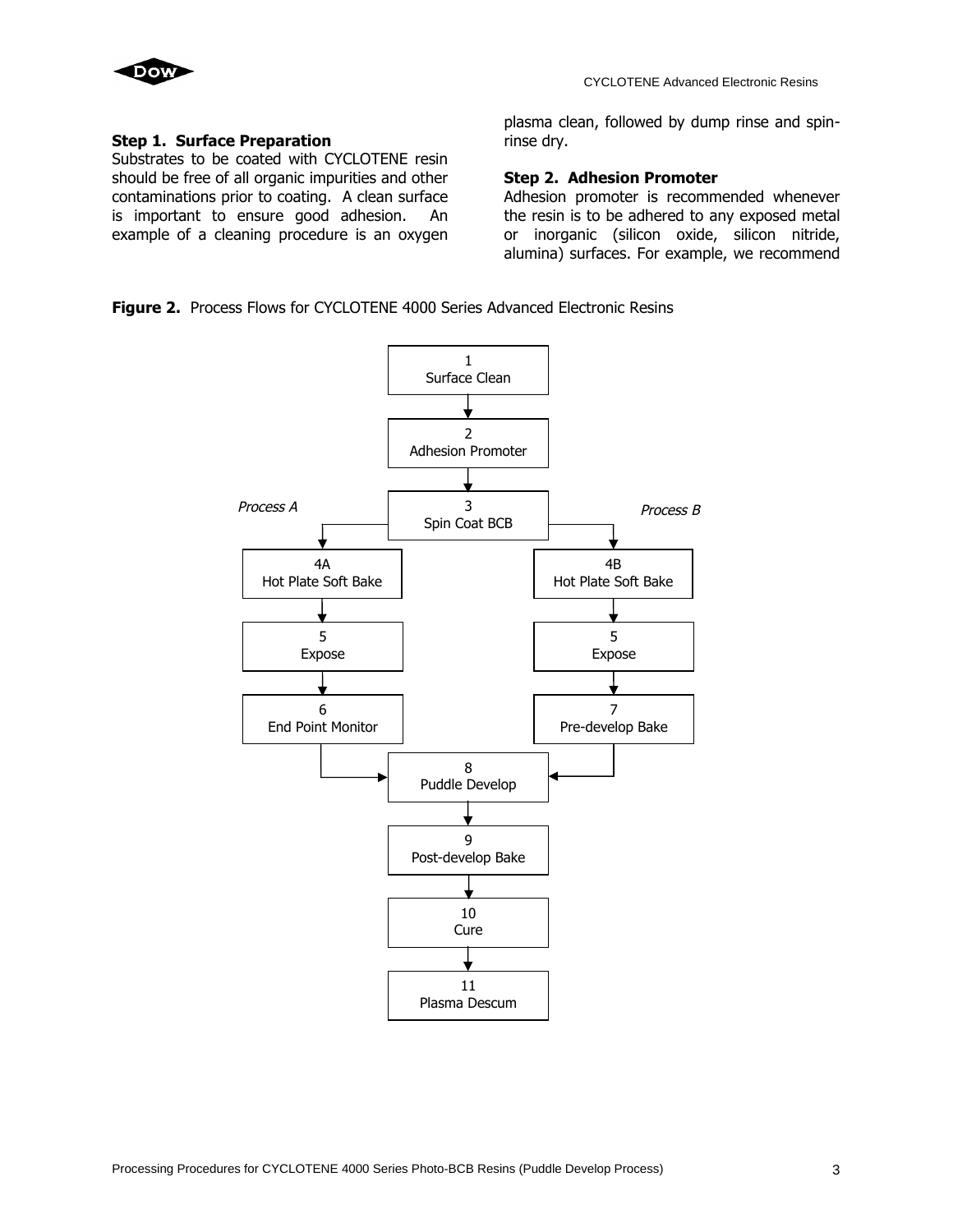

adhesion promoter application between multiple coatings of BCB if there is metal sandwiched between the two BCB layers. The recommended adhesion promoter is AP3000, which is an organosilane coupling agent in an organic solvent. It comes pre-mixed and does not require further mixing or dilution.

We recommend the use of AP3000 for most surfaces, including silicon oxide, silicon nitride, silicon oxynitride, aluminum, copper, titanium and chromium.

Adhesion promoter is applied by dispensing statically or dynamically to cover the surface of the wafer. The wafer is then spun dry at 3000 rpm for 10-20 seconds.

Though often not required, the adhesion to surfaces such as silicon nitride, silicon oxide, copper, and aluminum, can be enhanced by baking the adhesion promoter for 30 seconds at 100 - 150°C, depending on surface, prior to BCB application. Please see our application note "Processing Procedures for BCB Adhesion" for more details on adhesion of BCB to various surfaces.

**NOTE**: Vapor prime adhesion promoters developed for photoresists (e.g., HMDS) do not work with the CYCLOTENE family of resins.

#### **Step 3. BCB Coating 3.1 Equipment**

It is recommended that coaters be equipped with two dispense heads (CYCLOTENE resin and adhesion promoter), backside rinse and EBR capability, hot plates and bowl exhaust.

# **3.2 Coating Process**

Photo BCB films are spun onto the substrate directly after the adhesion promoter application and spin dry. The precise conditions used to deposit the resins (e.g. spin speed) will vary according to the final film thickness desired and which formulation of resin is being used. Table 6

shows thickness vs spin speed for CYCLOTENE 4022-35, 4024-40, and 4026-46 resins after soft bake (see section 4) and final thickness after exposure, development, and cure. Most of the loss in film thickness in the final, cured film occurs during the develop step. The loss in film thickness during the cure step (other than removal of residual developer solvent) is less than 5%. The thicknesses in Table 6 were determined using an open spin bowl. If a covered or closed cup coater is used, the thicknesses will differ and will depend on spin time as well as spin speed. Figure 3 shows a comparison of film thickness using open and closed bowl configurations.

Thicknesses of the XUS photosensitive products are shown in Table 7.

Final hard cured film thickness is also a function of subsequent processing steps, including soft bake conditions, exposure dose and development as explained in those sections below.

#### **3.3 Dispense Resin**

Dispense a puddle of resin of 1-5 ml (depending on topography, substrate size and resin viscosity) onto the center of the wafer. Either static or dynamic dispense (10-100 rpm) can be used. Alternatively, a reverse radial dispense can be used, which has been found to improve the material usage efficiency.

# **3.4 Spread**

Increase the substrate speed to 500 rpm for about 5–10 seconds to spread the resin out from the center of the substrate.

# **3.5 Spin**

Increase the substrate speed to a rate that will achieve the desired pre-exposure thickness (see Tables 6, 7). Backside rinse during spin of CYCLOTENE 4026-46 resin during the spin process will help suppress polymer filament ("cotton candy") formation.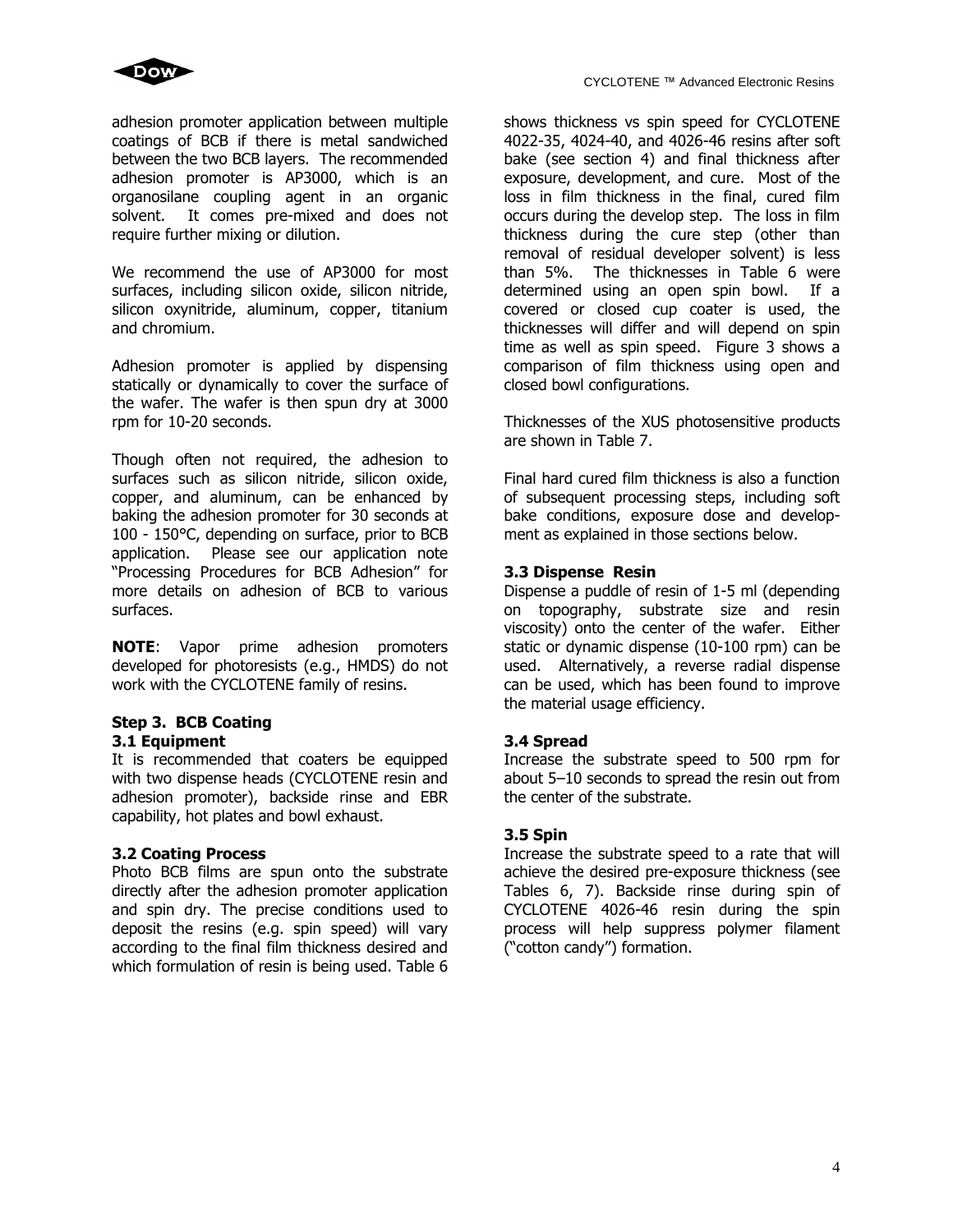

**Table 6**. Typical CYCLOTENE 4000 Series advanced electronic resin thicknesses after soft bake, and final thicknesses after full photo processing and hard cure (not to be construed as product specification).

|                               | 4022-35                      |                              | 4022-35                   |                              | 4024-40                   |                              | 4026-46                   |
|-------------------------------|------------------------------|------------------------------|---------------------------|------------------------------|---------------------------|------------------------------|---------------------------|
|                               | thickness                    |                              | thickness                 |                              | thickness                 |                              | thickness                 |
|                               | (µm)                         |                              | (µm)                      |                              | (µm)                      |                              | $(\mu m)$                 |
| <b>Spin</b><br>speed<br>(rpm) | <b>After</b><br>soft<br>bake | <b>After</b><br>soft<br>bake | <b>Final</b><br>thickness | <b>After</b><br>soft<br>bake | <b>Final</b><br>thickness | <b>After</b><br>soft<br>bake | <b>Final</b><br>thickness |
| 1500                          | 2.4                          | 6.9                          | 5.2                       | 10.2                         | 7.2                       | 18.5                         | 14.2                      |
| 2000                          | 2.0                          | 5.8                          | 4.3                       | 8.4                          | 5.9                       | 15.2                         | 11.6                      |
| 2500                          | 1.83                         | 5.2                          | 3.8                       | 7.4                          | 5.2                       | 13.3                         | 10.2                      |
| 3000                          | 1.60                         | 4.7                          | 3.4                       | 6.7                          | 4.8                       | 12.2                         | 9.4                       |
| 3500                          | 1.41                         | 3.1                          | 6.2                       | 4.4                          | 4.4                       | 11.3                         | 8.7                       |
| 4000                          |                              | 2.9                          | 5.8                       | 4.1                          | 4.1                       | 10.6                         | 8.1                       |
| 5000                          |                              | 2.6                          | 5.2                       | 3.7                          | 3.7                       | 9.4                          | 7.3                       |

**Table 7.** Thicknesses of XUS35078 photosensitive products after soft bake

| <b>Spin</b><br>speed<br>(rpm) | <b>XU35078</b><br>type 2<br>thickness<br>(µm) | <b>XU35078</b><br>type 3<br>thickness<br>$(\mu m)$ |
|-------------------------------|-----------------------------------------------|----------------------------------------------------|
| 1000                          | 6.22                                          | 37.3                                               |
| 1500                          | 4.60                                          | 27.2                                               |
| 2000                          | 3.90                                          | 21.3                                               |
| 2500                          | 3.53                                          | 18.2                                               |
| 3000                          | 3.11                                          | 15.8                                               |
| 3500                          | 2.92                                          | 14.5                                               |
| 4000                          | 2.72                                          | 13.4                                               |



# **3.6 Edge bead removal and backside rinse**

Decrease the substrate speed to 600-1000 rpm and dispense the backside solvent (T1100 Rinse Solvent) for 5-10 seconds to remove any contamination from the back side of the substrate and remove the "bead" that has formed on the front side edge. Increase the speed and spin for 10 seconds to dry (do not exceed the original spin speed). Top side edge bead removal can also be used, either from a dispense head on a track or manually with a syringe.

**Figure 3.** Spin curves of CYCLOTENE 4024-40 resin in open and closed bowl configurations. Spin time was 30 seconds.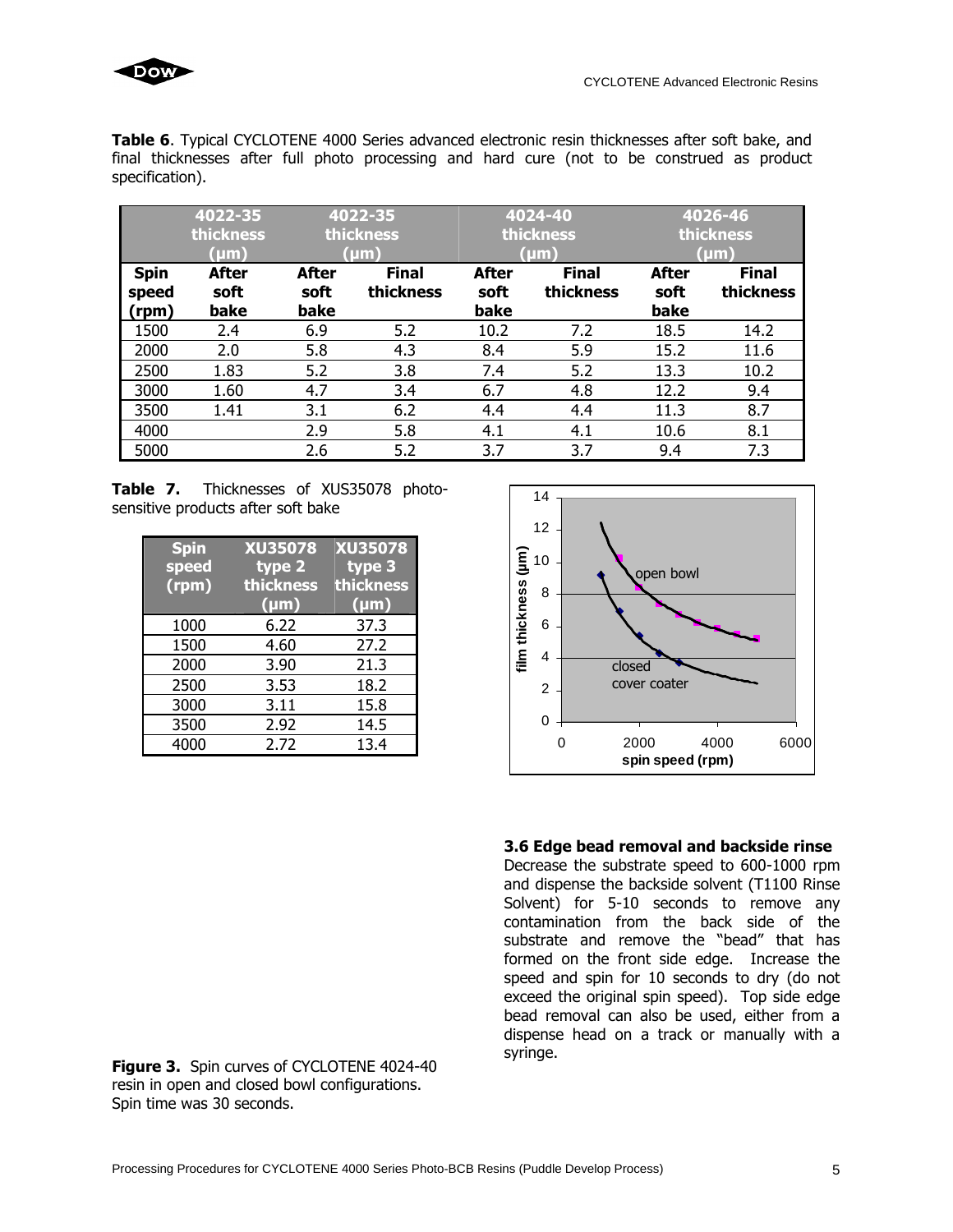

#### **Step 4. Soft Bake**

After spin coating, the films should be heated for a short period of time to drive out residual solvent. The specific time and temperature are dependent on the composition of the substrate as well as the thickness of the film. This can be done on a hot plate, in conjunction with a develop end point monitor (Step 4A) or in conjunction with a pre-develop bake (Step 4B). Either Step 4A or Step 4B is used and correspond to Process A and B in Figure 2, respectively. The soft bake is normally carried out immediately after spin coating.

If rework is needed after coat and soft bake, the film can be stripped with T1100 Rinse Solvent. Either a puddle process on a track or immersion in a tank can be used. DS2100 developer can also be used to remove an unexposed film.

#### **Step 4A. Hot plate soft bake; develop end point monitor (Process A)**

The recommended hot plate bake temperature depends on the thickness of the film after coat and bake. Recommended bake temperatures when using the end point monitor process are shown in Table 8. The end point monitor process is explained in more detail in Step 6. These are suggested guidelines; with the develop end point monitor process the soft bake temperature is not critical. The soft bake time and temperature will, however, have an effect on the subsequent processing. A higher soft bake temperature will lead to a longer develop time, a slight decrease in final film thickness, and a slight decrease in the amount of scum left behind after develop.

#### **Step 4B. Hot plate soft bake, pre-develop bake process (Process B)**

The recommended hot plate bake temperatures when using a pre-develop bake process (Step 7) are shown in Table 9. Bake temperatures higher than those indicated in Table 9, when used in conjunction with a pre-develop bake, can lead to cracking of the film.

#### **Step 5. Exposure**

Note that CYCLOTENE resins are negative acting, i.e., the exposed regions are crosslinked and will remain behind after development.

After the soft bake, the substrates should be cooled to room temperature before photolithography. The photo-BCB films should be given an exposure dose appropriate for the thickness of the film. Typical exposure doses for photo-BCB films are given in Table 10. For example, a film of CYCLOTENE 4024-40 spun at 2500 rpm will have a thickness after soft bake of 7.4µm, thus, the recommended dose will be 25 mJ/cm<sup>2</sup>/µm x 7.4µm = 185 mJ/cm<sup>2</sup>.

These doses were based on intensity measured at I-line and were determined on a proximity/contact aligner with broad-band exposure. Exposure dose and focus (gap setting for proximity printers, focal offset for steppers or projection printers) will have an effect on film quality, resolution, and side wall slope. If exposure tools with only I-line or only G-line radiation are used (e.g., steppers), a higher exposure dose will be needed. Narrow band Iline steppers give good results with thin films (<5μm), but the process window becomes smaller as the thickness increases. On broad band steppers, G/H-line exposure is preferred, and I-line exposure is not recommended. Note that when the coating thickness varies due to topography on the wafer, the exposure dose should be based on the thickness of the thickest regions. Note also that these recommended doses were determined on silicon substrates. Re-optimization of the dose may be necessary based on substrate roughness and reflectivity (e.g., ceramic substrates, varying topology).

Exposure can be performed essentially immediately after soft bake, as soon as the wafer has cooled to room temperature. The delay time between soft bake and exposure can be at least 24 hours with no adverse effects. Slight film thickness drift, and CD loss, may be seen at longer delay times.

When fabricating multilayer devices, BCB is deposited on top of BCB. In these cases, higher exposure doses are often needed for the second and subsequent BCB layers, because of absorption of light by the underlying BCB and loss of reflected light. Insufficient exposure can lead to wrinkling of the film during the develop step.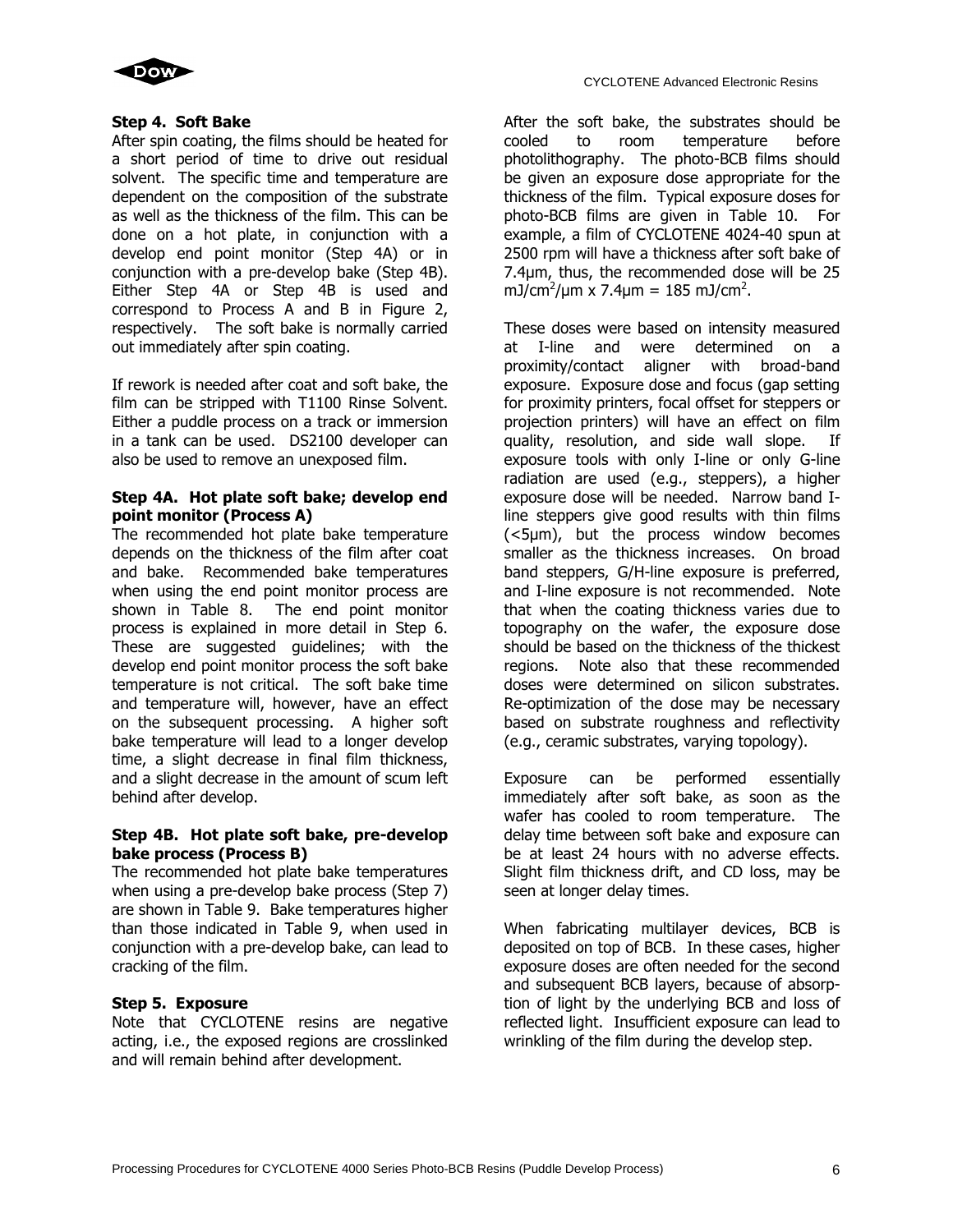

**Table 8.** Hot plate soft bake temperatures for end point monitor process. All bakes are for 90 seconds.

| <b>CYCLOTENE resin pre-</b><br>exposure thickness (µm) | Hot plate bake<br>temp $(^{\circ}C)$ |
|--------------------------------------------------------|--------------------------------------|
| $<$ 4.5                                                | 70                                   |
| $4.6 - 6.6$                                            | 75                                   |
| $6.7 - 8.7$                                            | 80                                   |
| $8.8 - 10.0$                                           | 85                                   |
| $10.1 - 11.4$                                          | 90                                   |
| $11.5 - 15.6$                                          | 95                                   |
| >15.6                                                  | 100                                  |

**Table 9.** Hot plate soft bake temperatures for pre-develop bake process. All bakes are for 90 seconds.

| <b>CYCLOTENE resin pre-</b><br>exposure thickness (µm) | Hot plate bake<br>temp $(^{\circ}C)$ |
|--------------------------------------------------------|--------------------------------------|
| $<$ 4.5                                                | 60                                   |
| $4.6 - 6.6$                                            | 65                                   |
| $6.7 - 8.7$                                            | 70                                   |
| $8.8 - 10.0$                                           | 75                                   |
| $10.1 - 11.4$                                          | 80                                   |
| $11.5 - 15.6$                                          | 85                                   |
| >15.6                                                  |                                      |

**Table 10.** Exposure dose for CYCLOTENE 4000 series resins (broad band exposure, measured at I-line)

| <b>CYCLOTENE</b><br>resin | <b>Exposure Dose (mJ / cm<sup>2</sup>)</b><br>per µm of pre-exposure<br>film thickness) |
|---------------------------|-----------------------------------------------------------------------------------------|
| 4022-35                   | 20 mJ/cm <sup>2</sup> per $\mu$ m                                                       |
| 4024-40                   | 25 mJ/cm <sup>2</sup> per $\mu$ m                                                       |
| 4026-46                   | 60 mJ/cm <sup>2</sup> per $\mu$ m                                                       |

|              |  | <b>Table 11.</b> Hot plate pre-develop bake |  |
|--------------|--|---------------------------------------------|--|
| temperatures |  |                                             |  |
|              |  |                                             |  |

| <b>CYCLOTENE resin pre-</b> | <b>Pre-develop</b> |
|-----------------------------|--------------------|
| exposure thickness (µm)     | bake temp (°C)     |
| $<$ 4.5                     | 50                 |
| $4.6 - 6.6$                 | 55                 |
| $6.7 - 8.7$                 | 60                 |
| $8.8 - 10.0$                | 65                 |
| $10.1 - 11.4$               | 70                 |
| $11.5 - 15.6$               | 75                 |
| >15.6                       |                    |

#### **Step 6. End Point Monitor (Process A)**

If a pre-develop bake is not used, it is recommended that the end point time be established for each processing lot. The time can be determined by including a monitor substrate with the lot of substrates being processed. The monitor substrate is preferably a blank silicon wafer. This wafer is coated and baked identically to the other substrates, but should not be exposed. This wafer is developed as described in Step 8 below while looking for the time to endpoint. The end point "clearing" will show up as the end of a colored interference fringing pattern moving across the surface of the wafer. Without an end point monitor wafer (unexposed substrate), this effect is difficult or impossible to see on patterned and exposed substrates. Figure 4 shows the increase of the develop end point time as a function of the time delay between soft bake and develop, when a wafer has been left at room temperature.

#### **Step 7. Pre-Develop Bake (Process B)**

Before solvent development, a hot plate bake step can be added to stabilize the development end point time. Without this bake, the development end point time will increase as the film sits at room temperature, and is thus dependent on the time delay between process steps (see Figure 4). Pre-develop bake temperatures for different film thicknesses are shown in Table 11. Note that these temperatures are 10°C lower than the soft bakes shown in Table 9. The predevelop bake temperature should be approximately 30 seconds in duration. The predevelop bake must be carried out immediately before developing the wafer, otherwise the end point will again drift toward longer times. However, the process is reversible and another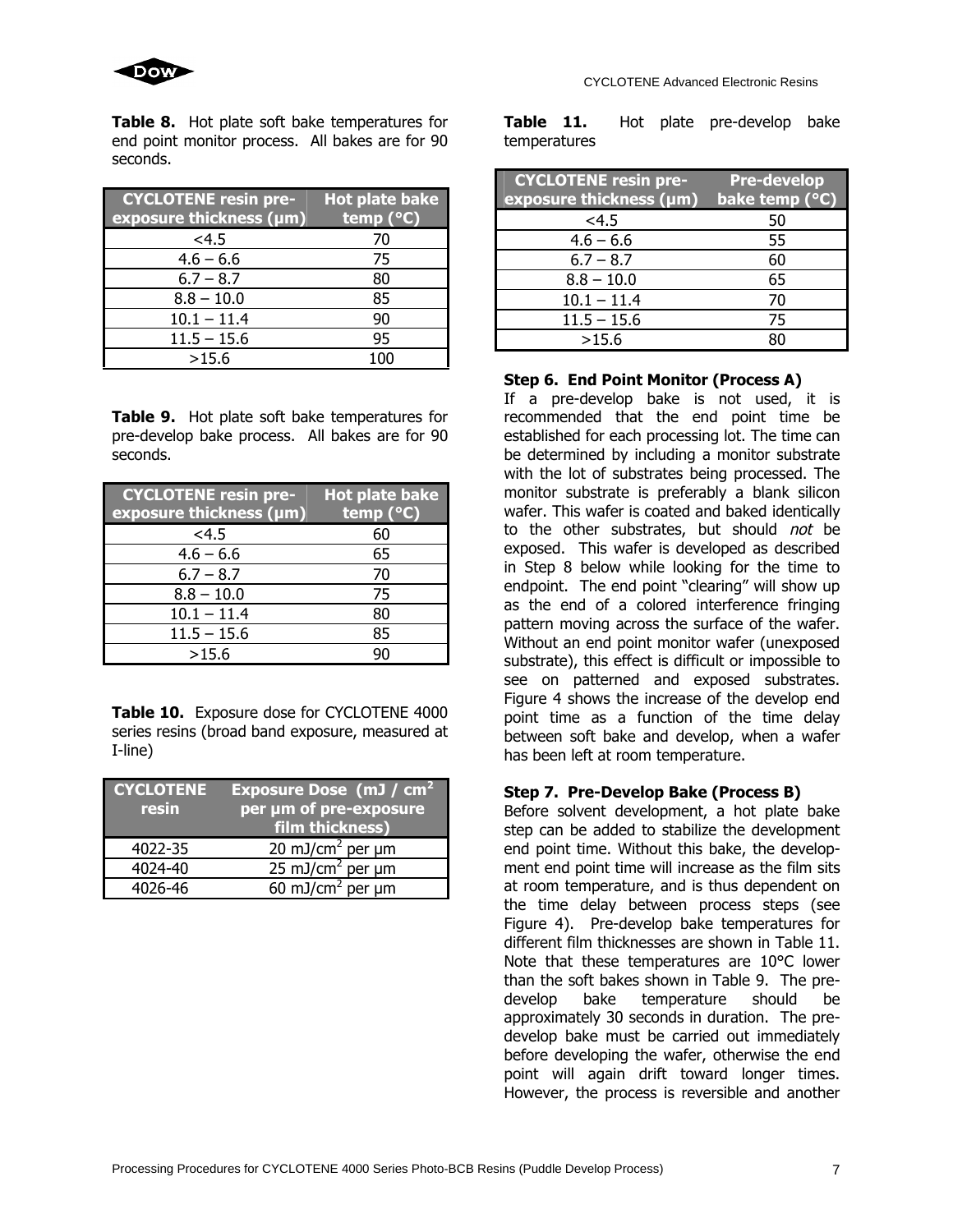

pre-develop bake will again reset the end point. In addition to the time delay, the actual end point will be a function of film thickness, soft bake time and temperature, and developer temperature. For this reason a develop end point cannot be precisely defined here; each user will have to determine the end point at their facility on their tool set by developing at least one monitor substrate. A pre-develop bake will eliminate develop end point variation due to time delays. The user should realize that, in addition, the variables listed above need to be stable and controlled to achieve a uniform develop end point.

#### **Step 8. Develop**

Pattern development after exposure can be accomplished by puddle, immersion, or spray techniques. This processing guide is based on a puddle develop process. Please refer to "Processing Procedures for CYCLOTENE 4000 Series Photosensitive Resins (Immersion Develop)" for immersion development processing guidelines.

Puddle development uses DS2100 developer; immersion development uses DS3000 developer. These developers cannot be interchanged.

Develop can follow immediately after exposure; no wait time is needed. The delay time between exposure and develop can be at least 48 hours with no adverse effects. Some slight thickness drift, and CD loss, may be seen at longer delay times.

Figure 4. Increase in develop end point time as a function of delay time between soft bake and develop (CYCLOTENE 4024-40, 7.4µm soft bake thickness, no pre-develop bake).

# **8.1 Dispense DS2100 developer solvent**

Place the exposed substrate onto the chuck of the spin coater or track coater and dispense a puddle of developer onto the surface. Slow rotation of the substrate (50 rpm) helps to spread the solvent front. Sufficient developer is applied to allow the puddle to completely cover the wafer (10-15 ml for a 6" wafer).

# **8.2 Develop**

The wafer is allowed to sit with developer on it for a pre-determined length of time to allow dissolution of the unexposed areas. If an end point monitor (Step 6) is included with the lot, this is used to determine the develop time. The total develop time should be about 130% of the end point (i.e., overdevelop by 30%) if end point monitors are used. When using the predevelop bake (Process B) the develop time should be 150% of the develop end point (50% over-develop) with CYCLOTENE 4022-35 and 4024-40 resins, and 175% of the develop end point (75% overdevelop) with CYCLOTENE 4026-46 resin. In all cases, the 10 second rinse (see below) is included in this total develop time. Thus, for example, if an end point monitor is used and the develop end point is 50 seconds, the total develop time will be 65 seconds (end point  $+$  30%); the puddle time will be 55 seconds and the rinse will be 10 seconds.

# **8.3 Rinse**

When the puddle time is complete the wafer is rinsed by spinning at 500 rpm for 10 seconds while a stream or spray of DS2100 is dispensed onto the center of the wafer. (Note that the develop solvent and the rinse solvent are the same). This is a solvent develop process; water rinsing is not recommended. Following the rinse, the wafer is spun at 2000-2500 rpm for 30 seconds to remove the developer solvent and dry the wafer. Higher spin speeds have been found to cause anomalies in the via side wall, so the spin speed during the dry step should not exceed 2500 rpm.

# **8.4 Rework**

Once the film is exposed, it is insoluble in most solvents. Exposed and developed films can be reworked by stripping in Primary Stripper A.

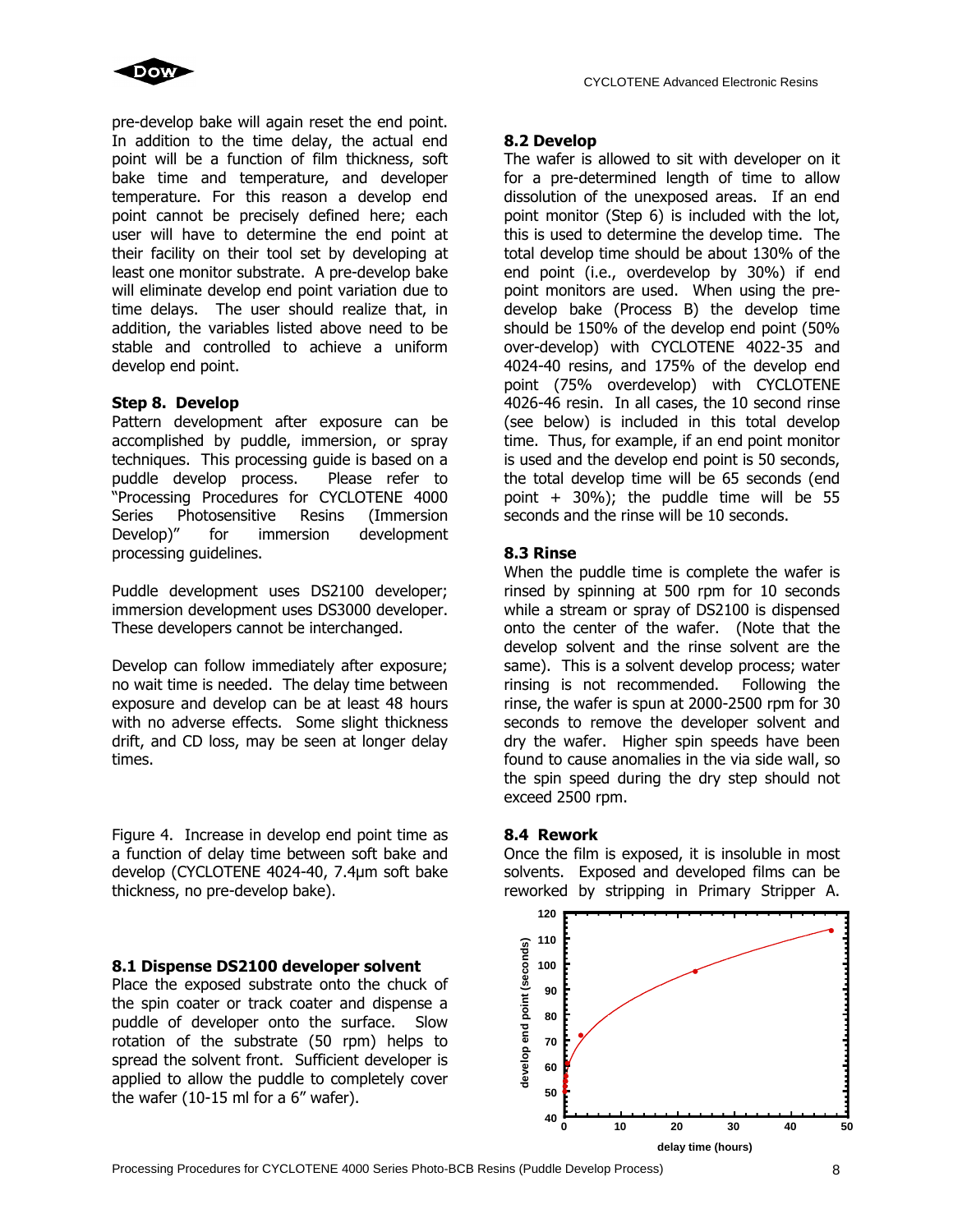

The wafer is immersed in the stripper bath for 30 minutes at room temperature or for 5 minutes at 80°C. This is followed by a rinse in IPA and a water rinse. The stripper absorbs atmospheric moisture at room temperature, which inactivates the bath and makes it corrosive to metals. Use at 80°C is recommended because the bath remains dry at this temperature. If the stripper is to be used at room temperature, it is recommended that only a freshly poured bath be used, and that the chemical not be re-used. See "Rework Procedures for CYCLOTENE 3000 Series and 4000 Series Resins" for more details.

#### **Step 9. Post-Develop Bake**

The wafer should be baked on a hot plate immediately after developing. This serves to further dry the film and to stabilize the via sidewall. The temperature is not critical but the timing is. If this bake is omitted or delayed by more than about 60 seconds, inconsistencies in the shape of the via sidewall may be observed. The post-develop bake is typically carried out at 60 - 90°C for 60 seconds.

#### **Step 10. Cure**

After photolithographic processing is complete, the film is cured. A variety of equipment can be used for curing CYCLOTENE resins, such as a box oven, belt furnace, tube furnace, and hot plate. Except for early out-gassing of residual solvent, CYCLOTENE resins do not evolve volatiles during cure, and thus there are no constraints on the heating rate. The only requirement is that, since films of CYCLOTENE resin are susceptible to oxidation at elevated temperatures, the film must be under an inert atmosphere at high temperature (recommended:  $< 100$  ppm of O<sub>2</sub> at  $> 150^{\circ}$ C). Please refer to "Cure and Oxidation Measurements for CYCLOTENE Advanced Electronic Resins". Thus, the maximum oven ramp rate depends on how rapidly the oven can be purged of oxygen. The extent of cure is a function of time and temperature, as shown in Figure 5.

Two different cure profiles are commonly used: "soft" or partial cure (approximately 80% conversion) and "hard" or full cure (>95% conversion). Soft cure is used for lower BCB layers when multiple BCB layers are used in a structure; it provides improved adhesion

between the polymer layers. Hard cure is used when one layer is used, or for the last layer in a multi-layer build. It gives the film maximum chemical resistance and stable mechanical and electrical properties. In a box oven, a temperature of 210°C for 40 minutes is used for soft cure, and a temperature of 250°C for 60 minutes is used for hard cure. Recommended cure profiles are shown in Table 12.

The time delay between develop and cure can be up to 4 days with no adverse effects. Some slight change in via resolution may be seen with longer delays. The cure delay time does not affect film thickness or adhesion.

#### **Step 11. Descum**

Following cure the film is descummed by brief exposure to a plasma. A descum is necessary to remove a thin film of polymer residue left behind in the develop process. This residue is typically less than 1000Å thick, hence, a descum process which removes 1000 - 2000Å of polymer is generally sufficient. Best results are obtained with a parallel plate reactive ion etcher. Isotropic downstream etchers can also be used. Barrel etchers give poor etch uniformity and are not recommended. Since there is silicon in the BCB polymer, etching cannot be done in pure  $O<sub>2</sub>$ ; some fluorine is needed in the etch gas mixture. A typical etch gas is 80:20  $O_2/CF_4$ ; this provides a good balance of organic etching by  $O<sub>2</sub>$  and silicon etching by CF<sub>4</sub>. SF<sub>6</sub> (90:10)  $O<sub>2</sub>/SF<sub>6</sub>$ ), or other fluorine sources such as NF<sub>3</sub>, can be used instead of  $CF_4$  with good results. Lower concentrations of  $CF_4$  will reduce the silicon etch rate and can lead to an undesirable build-up of a thin layer of amorphous  $SiO<sub>2</sub>$  on the surface of the BCB film. This can result in BCB cracking, as well as poor adhesion of materials deposited onto the BCB film.

An  $O_2/CF_4$  or  $O_2/SF_6$  plasma will cause corrosion of copper. If copper metal is exposed during the descum, a 30 second dip in 10% acetic acid is necessary immediately after the descum to prevent corrosion and discoloration of the copper surface.